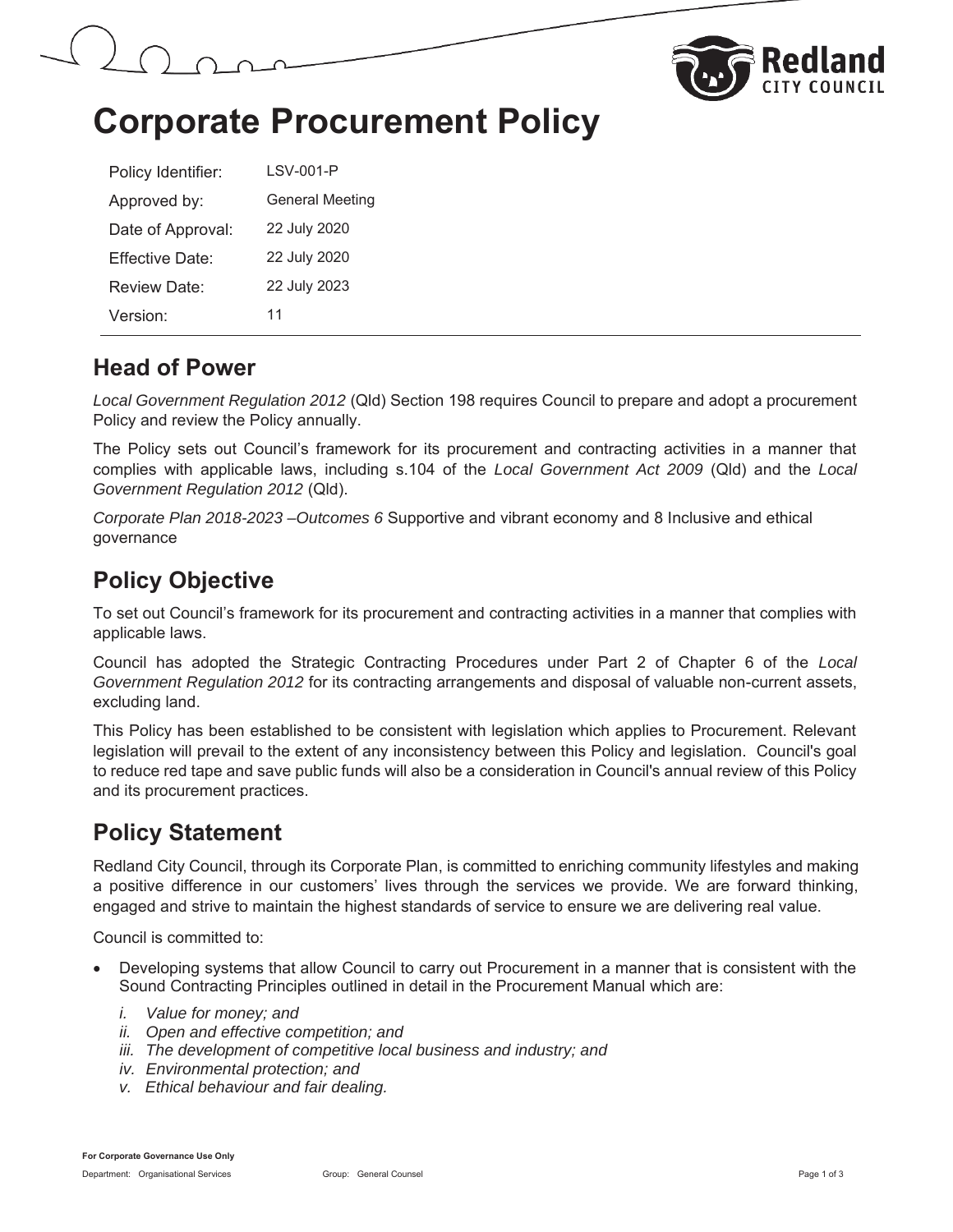

# **Corporate Procurement Policy**

- Ensuring integrity, accountability and transparency in the way in which Redland City Council undertakes procurement.
- Ensuring all procurement processes are conducted in accordance with the requirements of this Policy and any associated policies, manuals, guidelines, procedures and standards.
- Ensuring compliance with *Local Government Regulation 2012* Strategic Contracting Procedures (Chapter 6, Part 2, ss. 217-222) and apply a principles based approach to all procurement activities founded on Sound Contracting Principles of s104 of the *Local Government Act 2009* to its Procurement.
- Conduct procurement and contracting activities within a sound governance and probity environment consistent with the Delegation of Powers and Appointment of Authorised Persons Policy.
- Encourage sustainable and innovative procurement practices.
- The efficient and timely delivery of Council's capital works, operational and service delivery programs.
- Achieving value for money for Council.
- Promoting an open, efficient and competitive market place for suppliers, including the ability for market led proposals.
- Implementing procurement processes that are ethical and fair.
- Developing local and indigenous business and industry.
- Promoting, developing and utilising the services of social enterprises.

### **Definitions**

| <b>Term</b>             | <b>Definition</b>                                                                       |
|-------------------------|-----------------------------------------------------------------------------------------|
| Procurement             | The acquisition through purchase or lease of real property, goods or other products     |
|                         | (including intellectual property), works or services.                                   |
| Corporate Plan          | See Section 104 (5) of the Local Government Act 2009 (Qld).                             |
| Governance              | The framework of rules, relationships, systems and processes by which the Council is    |
|                         | directed                                                                                |
| Probity                 | Evidence of ethical behaviour, and can be defined as complete and confirmed integrity,  |
|                         | uprightness and honesty in procurement activity.                                        |
| Sustainable Procurement | The meeting of business needs for materials, goods, utilities and services in an        |
|                         | environmentally-friendly, responsible and ethical way.                                  |
| Contract                | A contract (including purchase orders and purchase card transactions)                   |
|                         | for:                                                                                    |
|                         | (d) the supply of goods or services; or                                                 |
|                         | (e) the carrying out of work; or                                                        |
|                         | (f) the disposal of non-current assets.                                                 |
|                         | In this instance, the term does not include a contract of employment between Council    |
|                         | and a Local Government Employee (as defined in the LGA 2009)                            |
| Social Procurement      | A strategic approach to meeting social objectives through procurement and in particular |
|                         | providing employment opportunities via procurement to disadvantaged communities.        |

### **Associated Documents**

Governance Policy (A196640) Employee Code of Conduct (A196608) Delegation of Powers and Appointment of Authorised Persons Policy (A3154860) Fraud and Corruption Prevention (A3155236) Information Privacy (A176868)